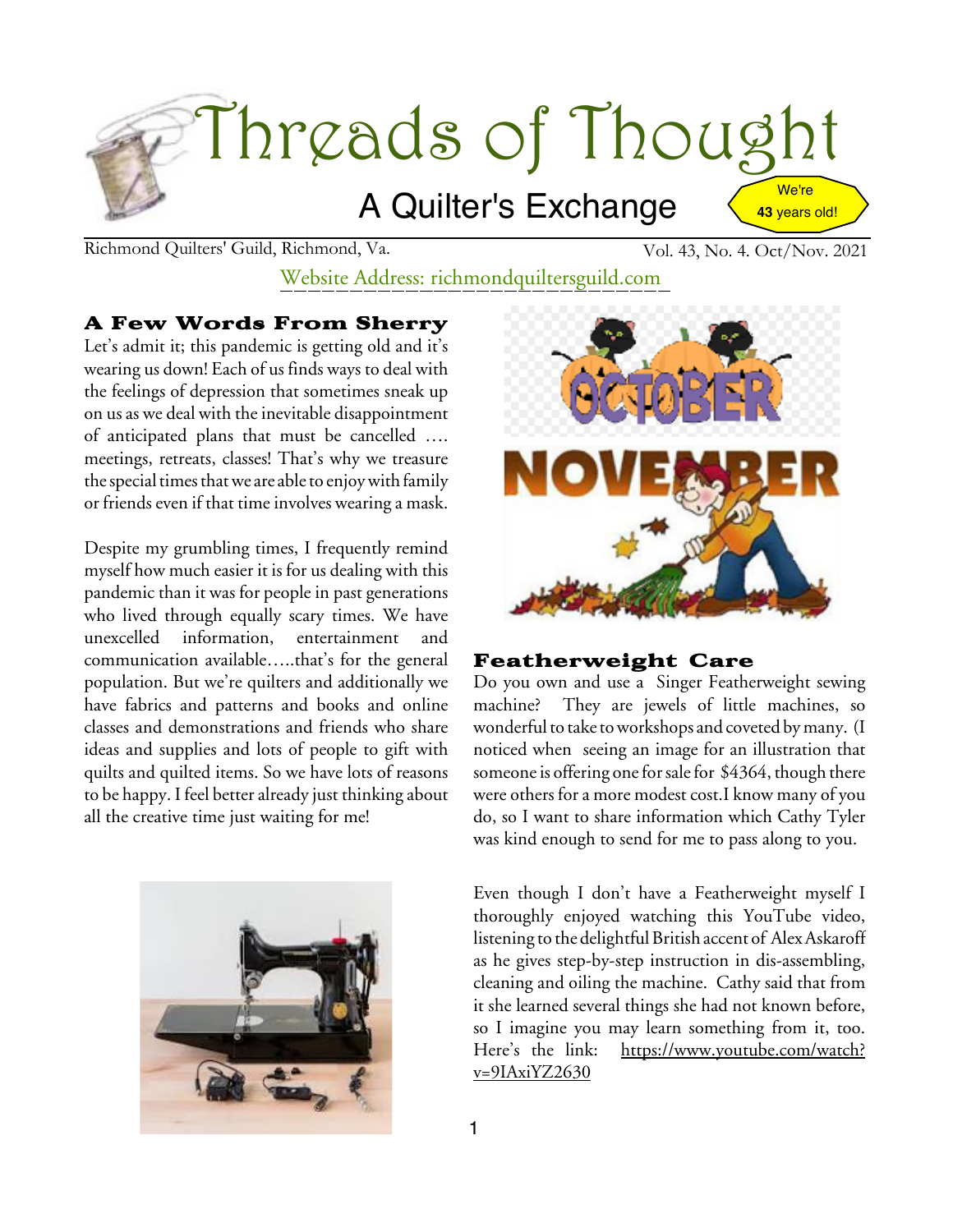## RQG Board Meeting, September 12, 2021. 2 PM

Sherry Whitford presided over a relatively informal Zoom meeting of the Board of the Richmond Quilter's Guild attended by Anne Wright, Barbara Vonada, Jennifer j. Plate, Sandy Collins, Linda Thompson, Michelle Pease, Linda Killmeier, Ann Shibut, and one other member (could not identify Galaxy ID).

Prior to the beginning of the meeting attendees discussed the current situation of their groups relating to meetings, wearing of masks, etc.

Dealing with minutes and treasurer reports were dispensed with.

Barbara Vonada has agreed to serve as Chair for the Guild's next Quilt Show, which is tentatively scheduled for the spring of 2023 at the Chesterfield County Fair Grounds.

The Fall Meeting of the Guild set for September 18 was changed from live to a Zoom format and members have been asked to contact Sherry to receive a Zoom invitation.

Sherry reported that a church group in Mosely is seeking a speaker on quilts from the Guild. Several members will seek more information about the sort of speech the group wants and will try to find someone to do this. Sherry also said the Epping Plantation representative had invited us to participate again in their event, but in view of adverse reports from Nancy Buckland who had done this in the past, Sherry declined the request.

Anne Wright suggested that chapters plan to man a booth at the next Chesterfield Co. Fair, as it has been a successful place to sell quilt raffle tickets.

Barbara Vonada said that Bits & Pieces Chapter has decided on a new chapter logo, and will send information about it to the TOT Editor and the Guild President.

The next Board meeting will be held on January 16, 2022.

The meeting was adjourned by 3 PM.

*Ann Shibut, Secretary*

Threads of Thought is published 6 times a year by the Richmond Quilters' Guild. Send news items, inquiries, advertisements and suggestions to the editor, Ann Shibut, at 804 Derby Drive, Richmond, VA 23229 *or* use e-mail: ashibut@comcast.net. Telephone: 741-1374 or cell, 276-591-8546. Newsletter deadline: 2nd Monday of the month. For changes of address please notify your chapter treasurer.

#### **Richmond Quilters' Guild Officers**

| President                   | Sherry Whitford  | 787-566-1928 or sherry.whitford@gmail.com |
|-----------------------------|------------------|-------------------------------------------|
| Vice President Bobbie Stein |                  | 804-364-5544 or bobbiemstein@aol.com      |
| Secretary                   | Ann Shibut       | 804-741-1374 or ashibut@comcast.net       |
| Treasurer                   | Anne Wright      | 804-520-1426 or anneqlt@aol.com           |
| Prog. Chair                 | Elma Cooper      | 804-320-8773 or elmacooper@gmail.co       |
|                             | Nancy Buckand    | 804-347-7674 or L2Quilt@hotmail.com       |
| Web-master                  | Marina Hernandez | rvaguild@gmail.com                        |

### Newsletter Schedule 2021**-**2022 Guild Year

The deadlines for the coming months:

Dec/Jan issue — Nov 8, 2021

Feb/ March issue — Jan 10, 2022

This last is the issue for slates of officers for the coming year in the chapter new if we are back to regular meetings. I love getting photos and news which would be of interest to Guild members, so send them along at any time.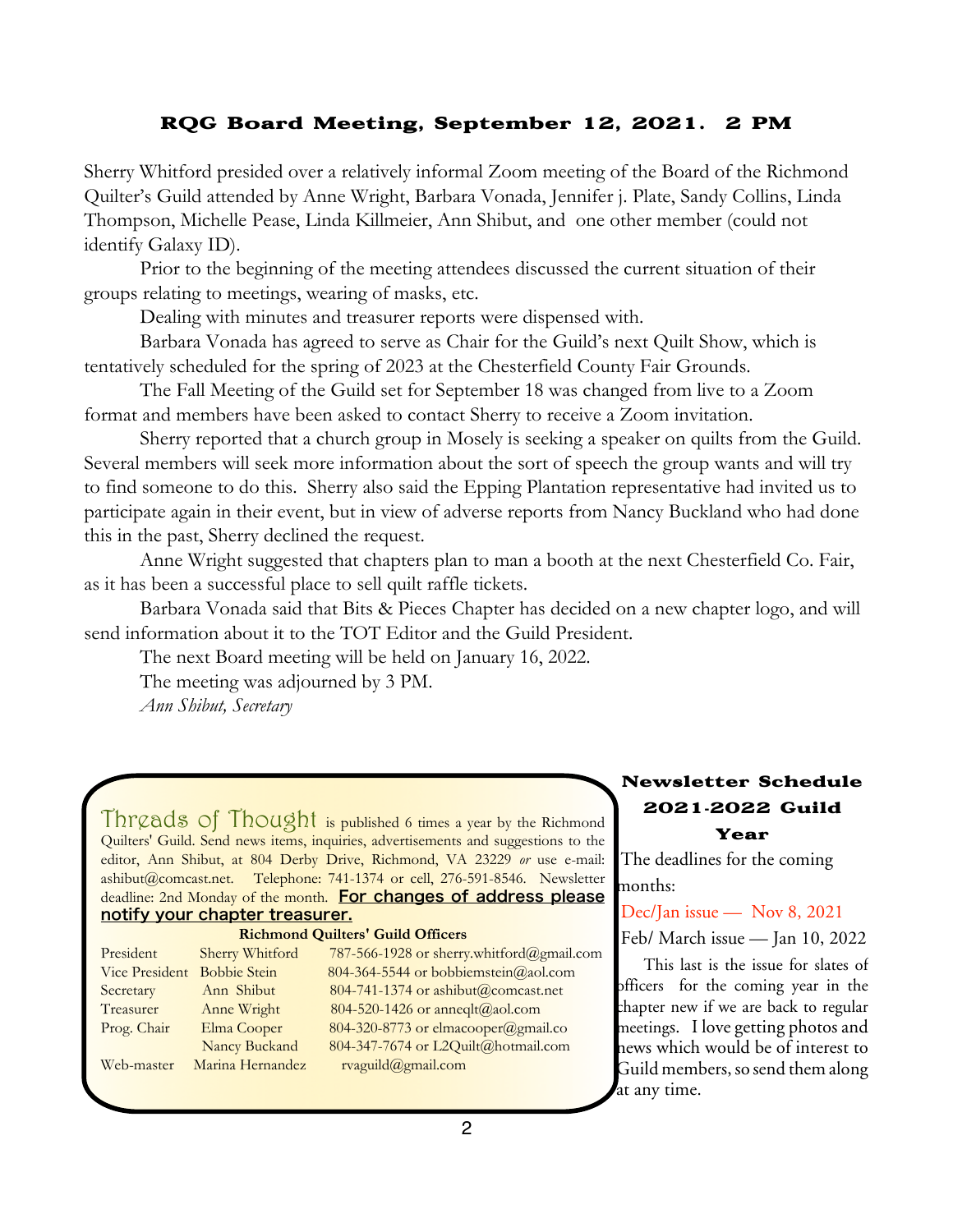# Chapter News

## Hospitality

Hospitality continues to "quilt along"...quite literally!



One of our members brought 23 mystery quilt fabric giveaway bags. If you

volunteered to receive a bag you were asked not to peek at the contents, no trading of fabric. The challenge was to create a quilt top for the October meeting. Of course prizes will be given for those who choose to participate in the challenge!

We enjoyed our very fun bargello quilt program presented by Avery Quarles. On Thursday, October 7, we will have a program from Heather Kojan followed on November 4 by "The Bag Lady," Haxall Ward. If you are in the Chesterfield area on the first Thursday of the month at 10 a.m. ....please join us.

*Sandy Collins*

### James River Heritage



James River Heritage chapter meets on the 1st Wednesday of the month 6:30-8:30pm at Bon Air Christian Church

on Buford Rd in the'small' room. Sit n Sews arethe 3rd Wednesday from 10-3 in the big room.

The October 6 program will be a demo by Diana Vourron using water soluble film with fabric to make beautiful things like table runners and clothing. I'll do a short demo on making a thread bowl. Sit n Sew is scheduled for October 20 from 10-3.

November 3 is our auction! Your donations to the event is another's opportunity to get their Christmas crafting shopping done.

The September 1st meeting was canceled due to Hurricane Ida and related safety concerns. Quilts for ASK can be turned in in October. Our thanks go out to Debbie Quitiquit for quilting so many of our charity quilts for us.

Happy Quilting, *Frances Engesser*

#### Crazy Quilters

Crazy Quilters meet on the first Tuesday of each month,, beginning at 7 pm at the Mechanicsville



Presbyterian Church, corner of Atlee Road and Signal Hill Road. We also have resumed our regular mini-retreats on the weekend after our regular meeting. The next ones will be October 8,9,10, and November 6.7. & 8.

Until further notice, we are requiring that masks be worn correctly at all times regardless of vaccination status.

*Jennifer Plate Johnson*

# More Quilt Tips

gleaned from old quilting magazines...

1. Print photos of your quilts the size of post cards. Write a message on the back, print mailing address, add postage and send to friends to wish happy birthday, get well wishes, or thinking of you.

2.If you don't have enough of a fabric you want to use as a binding (when cutting strips 2 1/2" wide) made do by cutting thisfabric only 2'wide and other fabric strips cut 1" wide. Sew the strips together along their length creating a single 2 1/2" strip, fold in half and press. When attaching to the quilt place so the desired fabric will show on the oiutside and the other will be hidden behind the fold. Adjust widths to get different width strips.

3.If you l ike to makr designs with chalk but don't like how it rubs off so easily, draw the design, then spray with starch and let dry. When you have finshed quilting, brush off marks with a clean dry toothbrush.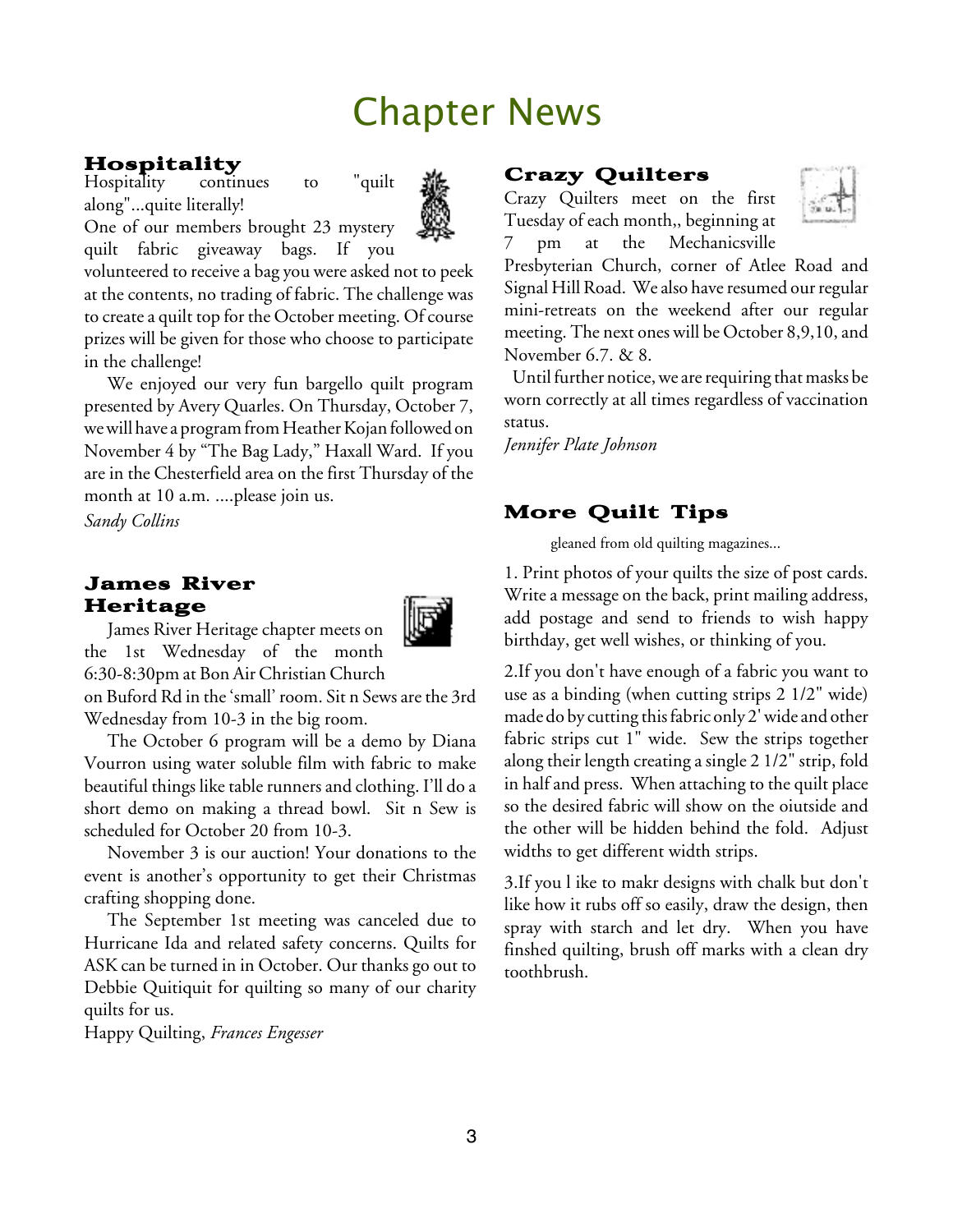# Chapter News

### WE Quilt

WE Quilt (West End Quilt) continues to have many volunteer hours adding up with the pillows for heart patients being



made. As of the middle of August our members have made and delivered 74 pillows to the From The Heart Stitchers. All of the supplies needed to make the pillows have been donated and colorful pillow coverings are from our members "fabric stash". Our other project has been making quilt blocks for charity quilts. Christa Burr is chair of this project and has come up with delightful designs for quilt blocks,We are encouraged to make an extra block for a member raffle quilt. The winner makes that quilt! Our President Michelle Pease made attractive name tags for everyone using her laminating machine. Thanks so much Michelle!

Programs for Fall are: September-Quilts With a Story. Members who have older family quilts or quilts they have made with a story behind them will be shown.October program will be with Becky Wickline showing how to make an umbrella using an umbrella frame and your own fabric. She will have handout directions. November meeting will be Quilter's Yard Sale.A great way to make money for the WE Quilt group and clear out those unneeded, hardly used sewing notions and fabric we collect. All used items (except fabric) and minimal prices!! You can't go wrong and also may find just what you were looking for! There will not be a December Meeting since it will fall 4 days before Christmas. The Holidays will be upon us soon.!! Join us the 3rd Tuesday of each month at St. Martin's Episcopal Church, behind Tucker HS. *Dianne Finnegan*



#### Piecemakers

Piecemakers chapter meets on the second Wednesday at 10:00 a.m. at the New Bethesda Baptist Church in



Mechanicsville. Our October 13th meeting will have a program by Phyllis Mondak of Quilting Adventures Block of the month animals and trunk show. On Nov. 10 Susie Rikard will lead a class on a Christmas table runner in 2 sizes. Each member should bring Christmas fabric for their project.

Our July fabric sale brought in \$3,609.75 for our chapter. A donation of \$400.00 was given to the church for allowing us to have the sale there. In August we had a "Shop Hop"attending the four local shops. The shops that participated were All Brands Service, Center, Bobbin & Bolt, Chadwicks Heirloom, and Quilting Adventures. Each participant received a "swag bag" from the chapter and each store provided favors and discounts making this a real fun day. The September meeting on Wednesday at 10:00 a.m., September 8th, had 2 visitors and 21 members present. The July and August volunteer hours combined were 326.5 hours. Our guest speaker for September was Colette Boring with Penny Slate Designs from Boydton, VA. She spoke about a press and peel applique process she had patented and provided a screen presentation. Afterwards, there was a trunk show displaying numerous designed quilts with her product. To know more on her designs and tutorials, go to [coboring@kerrlake.com](mailto:coboring@kerrlake.com) She had several of her products to view or purchase followed by a question and answer period.

We continue to meet on the third Friday at the church from 9:30-2:30 p.m. for our sit and sew. Anyone can come to work on their project or a charity project. Please bring your lunch and enjoy social time with friends.

*Alice Sandridge,* Program Chair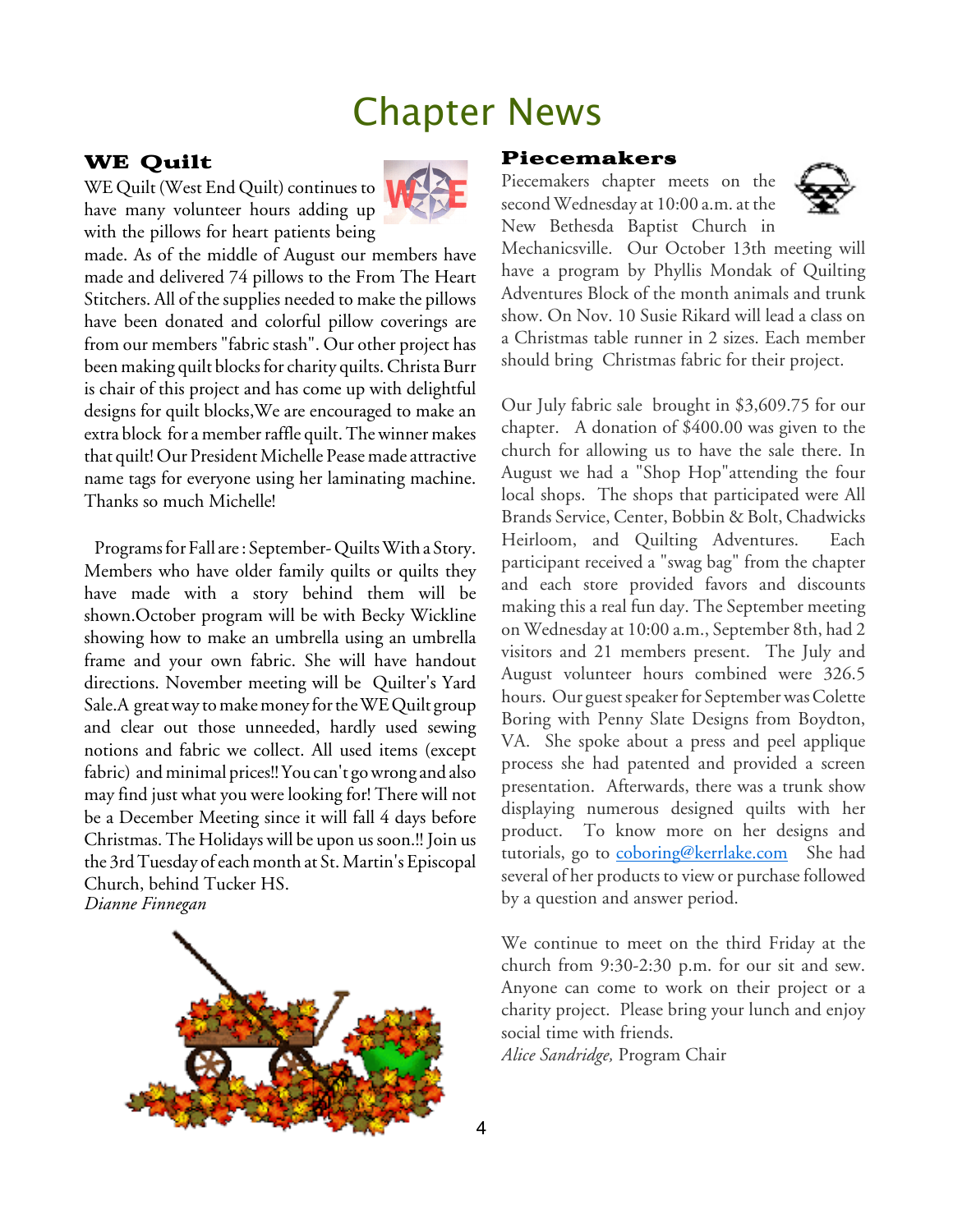# Chapter News

Bits & Pieces met on Sept. 14 and were excited to have 15 members attend! So many faces that we hadn't seen, including Susan Jinnette who was deathly ill and hospitalized for six months! It was truly a miracle that she recovered and we were very glad to see her! We will have a sew day on Sept., wth the Zoom Fall meeting being viewed on a computer while there. s



Our next meeting is on 12 October, 7pm in the lower-level conference room at Varina Library, 1875 New Market Road, Richmond. We are negotiating for a more permanent home and will have the info soon.

We continue to sell our raffle tickets for the whole cloth, white on white, hand stitched queen size quilt lovingly donated by one of our charter members, Arie Brandon. She is simply a gifted quilter and does most of her work, to include piecing, by hand. The drawing for this quilt was supposed to occur at the October 2020 Quilt Show, but after a long year we decided to finish selling the tickets and will draw the winner on 16 October.

Bits & Pieces will be fundraising on the following dates: Dorey Park, 9am-12pm on 25 September and 16 October. We will sell raffle tickets, baked goods and craft items. We will draw the quilt winner on 16 October at the conclusion of the Dorey Park Market. Dorey Park, 9am-12pm on 30 September.Wewould gladly accept donations from our sister chapters. :o) These dates should complete our fundraising activities for this membership year.

A huge shout out to Anne Wright for coordinating the booth at the Chesterfield County Fair. We sold about \$500 worth of raffle tickets as a result of this effort! A massive thank you to our volunteers Barbara Miler, Anna Williams, Martha Uzel, Amy Christopher, Janet Christopher, and Calvin Vonada for manning the quilt raffle ticket sales booth!

We have collected 18 pillowcases for the Virginia Treatment Center for Children and 3 Lutheran World Relief quilt tops. A lot of stuffing and donated fabrics from Janet Bettinger given to Easter Galloway for dog beds.

Our new logo is really an updated version of our long-standing emblem, the Varina Star. The Varina Star was designed by Arie Brandon a charter member of Bits & Pieces. Arie approved the digitization and colors for the final version after a round of membership voting. The logo was a combined design effort by myself and daughter, New York animation artist and adjunct professor at the School of Visual Arts, Courtney Vonada. The original block design was used for nametag construction and several members still wear their homemade nametags to our meetings. The updated version will allow us to easily create flashy marketing materials!

Lastly, our group is catching up on our block exchanges, something started in Barbara Vonada's first year (2019-2020) as president. Every quarter she would hand out a pattern and ask everyoneto sew one block; at the next meeting we throw all the blocks on a pile and draw a name. Winner takes all! This was so popular that we often were able to break the pile into two and have two winners. Unfortunately, COVID put us behind and despite efforts to keep ladies motivated, our block assignments and exchanges was sidelined. Last night we turned in our house blocks - 8 total and the winner Diana Molnar donated them back to the group to use for a block packet to donate to the Charity Boutique at the May 2023 Quilt Show. I re-assigned the Maple Leaf pattern and we'll draw that one next month (October).I'll work my way back through my list with the Film at Five and Snail block exchanges occurring over the next few months.

Our motto: Sew one block because it's ONLY one block!

*Barbara Vonada*